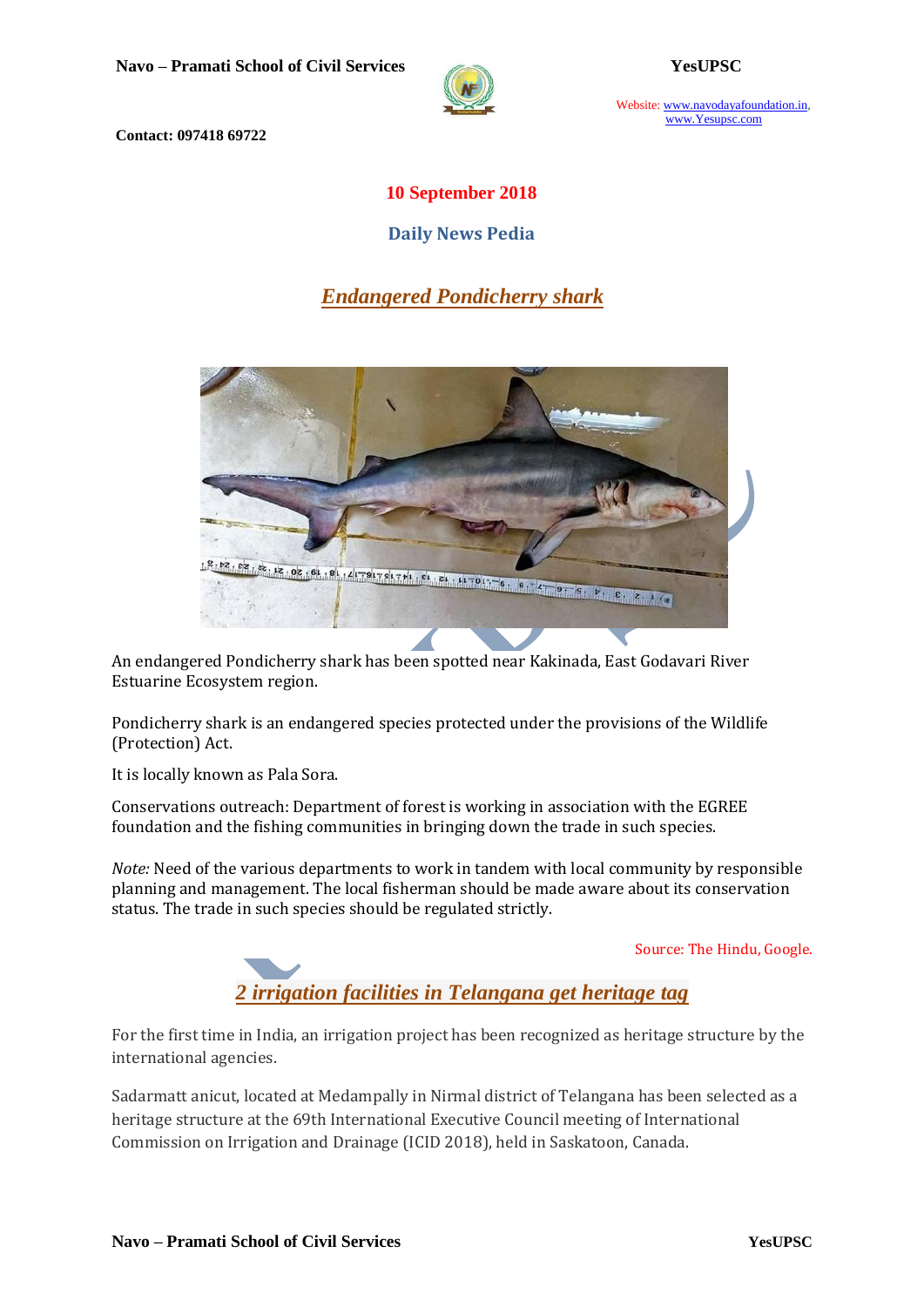## The World Heritage Irrigation Structures

Designed to recognize historical irrigation structures, was initiated in 2012, including both old operational structures as well as those of an archival value.

## **Sadarmatt anicut** (a rainfall bund)

It is located across the Godavari River in Nirmal district. It provides water for paddy crops and served as a picnic spot.

**The Pedda Cheruvu** (big tank): It is a large manmade lake known also as Ramanthapur Lake, located near Hyderabad in Telangana; it provides water for irrigation and drinking purpose.

Source: The Hindu

*4 thWorld Summit on Accreditation (WOSA-2018)*

Union Minister for HRD Shri Prakash Javadekar Inaugurates 4th World Summit on Accreditation (WOSA-2018) at New Delhi today.

NBA is organising WOSA 2018 from 07th to 09th September, 2018

## The focus of WOSA 2018 is on **"CHALLENGES AND OPPORTUNITIES IN OUTCOME BASED ACCREDITATION".**

The Summit facilitated exchange of information on various challenges being faced during transition between input-output based accreditation to outcome based accreditation. It saw participation of accreditation agencies from across world on common platform to share best practices.

WOSA 2018 also provided opportunity for academia and industry to explore avenues for future partnerships and to create an environment for open dialogue to facilitate mobility of students and professionals world-wide to gain international experience.

**Sub-themes of WOSA 2018:** Achieving excellence through learning outcomes, role of industry in technical education, ranking and rating of higher education institutions – Do they have Role in Quality Improvement, linking government funding with quality and use of ICT in accreditation in large jurisdictions.

*4 World Hindu Congress (WHC-2018)*

The World Hindu Congress (WHC-2018) was held Chicago, United States. It was organized to commemorate 125 years of Swami Vivekananda historic Chicago address on September 11, 1893.

The theme of WHC-2018 was "*Sumantrite Suvikrante" — thinks collectively, achieve valiantly*". It was second edition of World Hindu Congress and was attended by Vice President Venkaiah Naidu.

## *World Hindu Congress (WHC)*

It is global platform for Hindus to connect, share ideas, inspire one another, and impact the common good. It offers Hindus opportunity to introspect towards improvement and tap into collective resources to seek tangible solutions to most pressing issues of our age. The inaugural WHC was held in November 2014 in New Delhi with theme '*Sangachchhadhwam Samvadadhwam*' which means '*Step together, express together'.* Since then, it is held once every four years.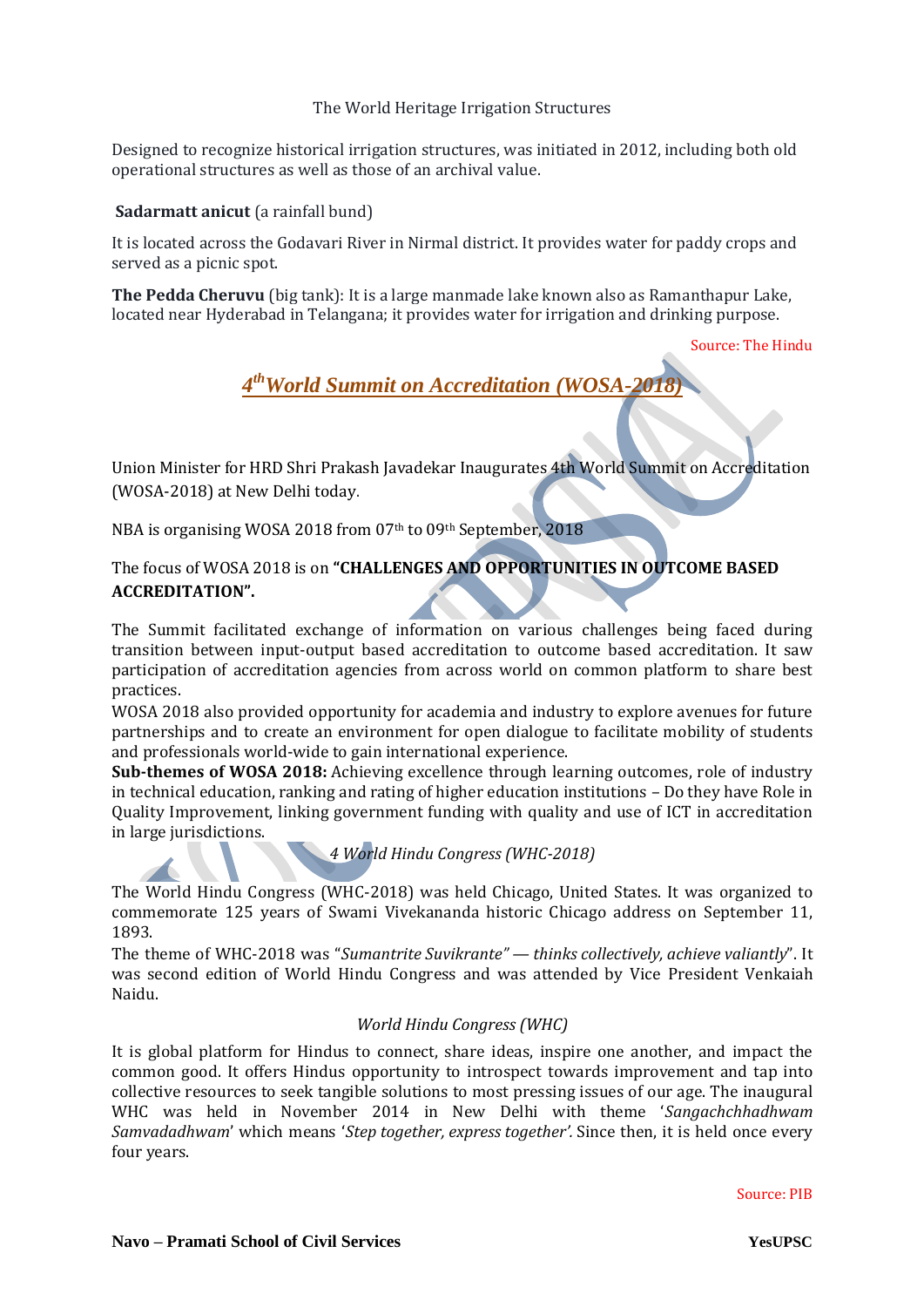# *[T.N. recommends release of all seven Rajiv case convicts](https://www.thehindu.com/news/national/tamil-nadu/tamil-nadu-cabinet-recommends-release-of-rajiv-gandhi-assassination-case-convicts/article24908642.ece)*

Tamil Nadu cabinet recommended the governor that all seven life convicts in the former Prime Minister Rajiv Gandhi assassination case be released under Article 161 of the Constitution.

## Background:

1999: In Rajiv Gandhi assassination case, SC had upheld death sentence to 4,and life imprisonment to other 3.

- 2014: SC commuted death sentence of 3 to life imprisonment citing "inordinate & inexplicable delay" in deciding mercy petition
- April 2018: President turned down remission request by state govt.
- September 2018: state government has recommended governor to use art.161 to grant remission, as SC observed last week as "governor is at liberty to decide on release"
- **Article 72** deals with **power of president** to grant pardons, etc., and to suspend, remit or commute sentences in certain cases.
- **Article 161** deals with **power of governor** to grant pardons, etc., and to suspend, remit or commute sentences in certain cases.

*Note:* Governor can only pardon in the cases which are related to state's law not the central law. Governor can reduce the sentence or can completely pardon it. It is up to him but remember case must be within that state's law. He doesn't have any power if the offender has been awarded with the death sentence, whether by the state's law or central law. If the capital punishment has been given then only president of India can pardon it however governor can delay it. Governor doesn't have any power on the matters related to military rules like courtmartial however president can pardon or alter them too.

Source: The Hindu.

# *Uniform Civil Code*

Law commission in its 21<sup>st</sup> report says uniform civil code is "neither necessary nor desirable" at this stage.

Article 44 of Indian constitution: The state shall endeavor to secure for all the citizens a uniform civil code throughout the territory of India.

**The State of Street**  $\sqrt{2}$ Objective of article 44: The objective is to address the discrimination against vulnerable groups and harmonize diverse cultural practices.

#### **Note:**

**What universal civil code mean**: It will make common law for property, marriage, divorce, inheritance and succession for all religion

#### *Recommendation of the commission*

- Uniform age of marriage for both boys and girls
- Making adultery ground for divorce in Muslim law
- Need for stricter ban on child marriage
- Striking a fine balance on freedom of religion and right to equality
- Adults of either gender should be allowed to adopt children
- Rationalizing the personal laws within communities rather than between communities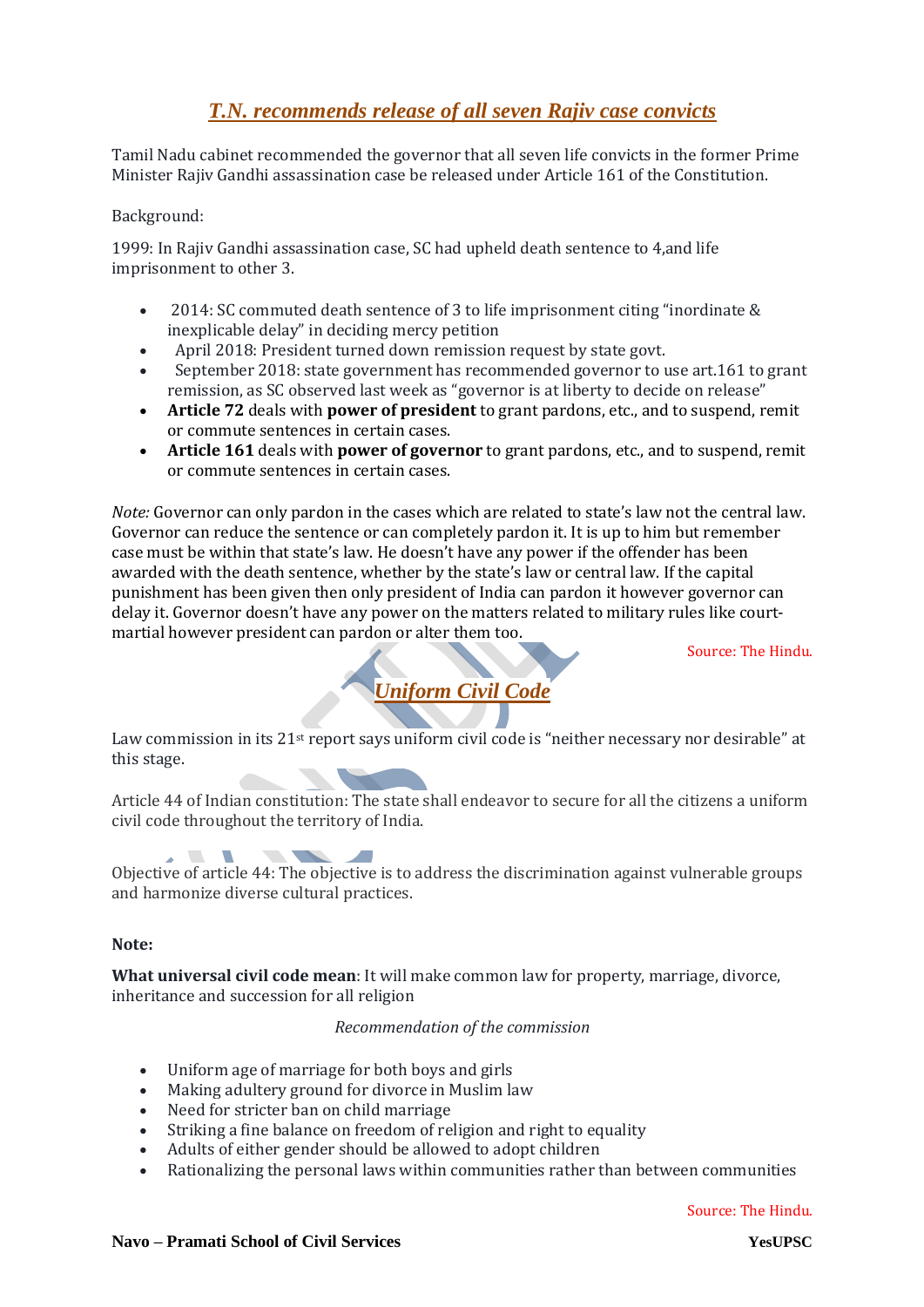## *EDITORIAL*

To Read

## **Cloudy forecast: on climate change**

## **Developed countries, especially the U.S., need to commit funds to limit climate change**

The conference of the UN Framework Convention on Climate Change in Bangkok last week, that was to draft a rulebook for the Paris Agreement ahead of a crucial international conference in [Poland](https://www.thehindu.com/tag/378-244/poland/?utm=bodytag) in December, ran into predictable difficulties over the issue of raising funds to help poorer nations. Some developed countries led by the U.S. — which, under the Trump administration, has rejected the agreement — are unwilling to commit to sound rules on raising climate finance. Under the pact concluded in Paris, rich countries pledged to raise \$100 billion a year by 2020 to help developing countries reduce their greenhouse gas (GHG) emissions and aid populations to cope with extreme events such as floods, droughts and storms. Obstructing the transition to a carbon-neutral pathway and preserving the status quo is short-sighted, simply because the losses caused by weather events are proving severely detrimental to all economies. By trying to stall climate justice to millions of poor people in vulnerable countries, the developed nations are refusing to accept their responsibility for historical emissions of GHGs. Those emissions raised living standards for their citizens but contributed heavily to the accumulated carbon dioxide burden, now measured at about 410 parts per million of CO2 in the atmosphere, up from 280 ppm before the industrial revolution.

There is international pressure on China and India to cut GHG emissions. Both countries have committed themselves to a cleaner growth path. India, which reported annual CO2 equivalent emissions of 2.136 billion tones in 2010 to the UNFCCC two years ago, estimates that the GHG emissions intensity of its GDP has declined by 12% for the 2005-2010 periods. As members committed to the Paris Agreement, China and India have the responsibility of climate leadership in the developing world, and have to green their growth. What developing countries need is a supportive framework in the form of a rulebook that binds the developed countries to their funding pledges, provides support for capacity building and transfer of green technologies on liberal terms. If scientific estimates are correct, the damage already done to the West Antarctic Ice Sheet is set to raise sea levels; a 2° Celsius rise will also destabilize the [Greenland](https://www.thehindu.com/tag/316-244/greenland/?utm=bodytag) Ice Sheet. Failed agriculture in populous countries will drive more mass migrations of people, creating conflict. A deeper insight on all this will be available in October when the Intergovernmental Panel on Climate Change releases its scientific report on the impact of a 1.5° C rise in global average temperature. This is the time for the world's leaders to demonstrate that they are ready to go beyond expediency and take the actions needed to avert long-term catastrophe.